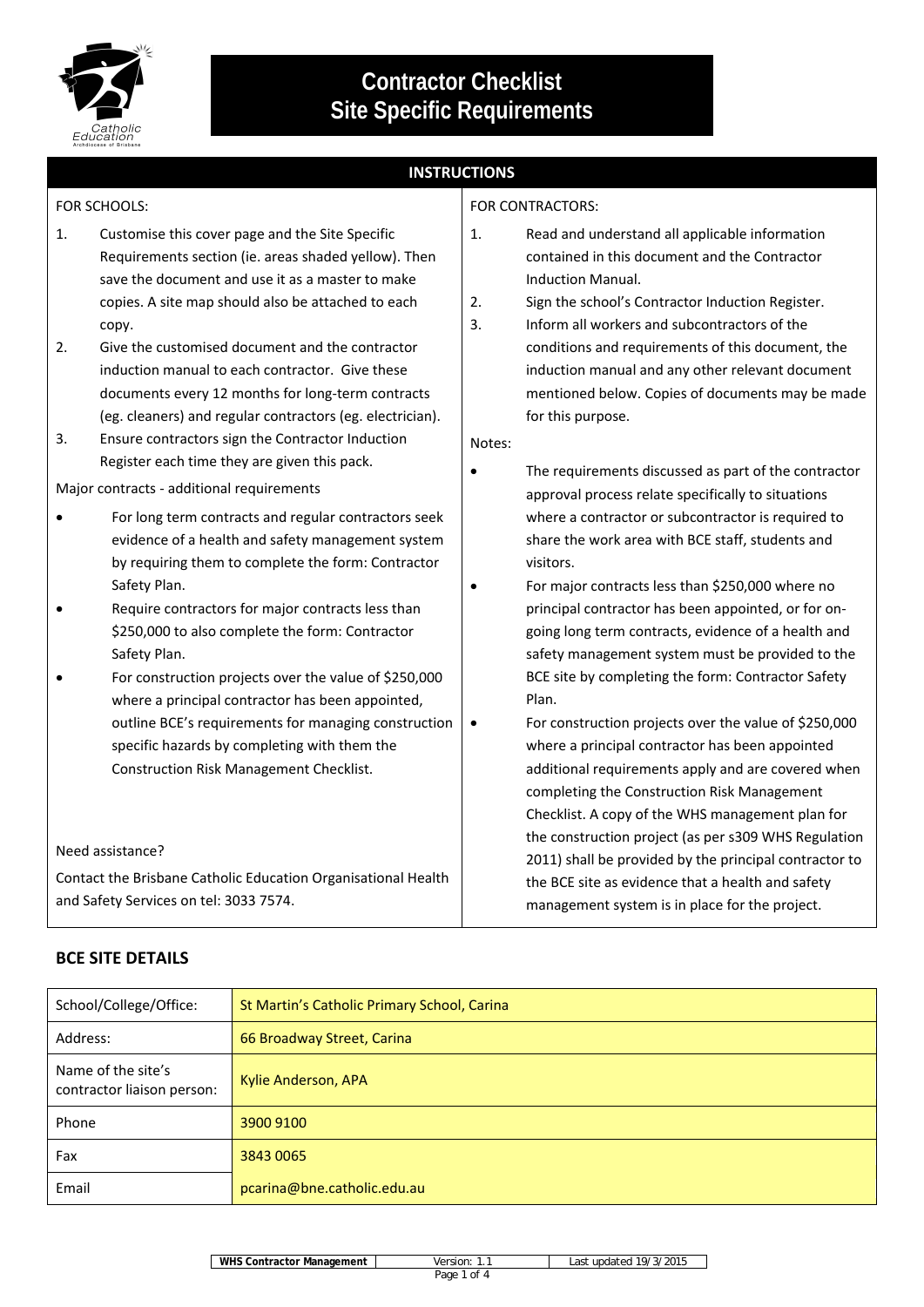# **Site Specific Requirements**

Schools are busy and constantly changing environments. Children are by their nature inquisitive and they do not always evaluate the consequences of their actions. It is therefore critical that risks arising from contract work are managed to ensure children, as well as other members of the school community, are protected from harm. This will require action from both the contractor and the school to adequately plan contract work, to communicate effectively during the work and to remain ever vigilant in assessing and managing risks. Specifically, the following areas have been identified as being exposing schools to specific risks.

# **ACCESS PROCEDURES**

Below outlines the site's requirements for accessing the site to gain entry to the contractor's work area. Information here may include but is not limited to:

- Times that the schools grounds/site can be accessed
- Procedure for contractors and subcontractors signing in and out
- How contractors and subcontractors are identified whilst on site
- Times when deliveries can be made
- How delivery trucks gain access to the contractor's work area (extending also to the use of spotters)
- Relevant school zones including school pick up/drop zones

**When working on the school site, contractors shall report to the office and sign in prior to commencing work each day. A badge will be issued which must be worn at all times. Contractors shall return the badge and sign out before leaving the site each day. Contractors shall not park in school drop off/pick up zones and abide by relevant street parking signs.**

#### **FIRST AID**

It is expected that the contractor will provide their own first aid equipment. Information provided below details the extent to which the school may assist a contractor in dealing with incidents requiring first aid. This may include:

#### **First Aid is available from the office.**

### **EMERGENCY EVACUATION**

In the event of an emergency, such as a fire or lockdown situation, contractors are deemed to be visitors to the school. Below are the procedures that the contractor must adhere to in the event of a fire, evacuation or lockdown.

**The emergency evacuation signal is the continual sounding of the school bell. The designated emergency assembly area is the oval where you must report to the school contractor liaison person.** 

#### **SITE PLAN**

To assist a contractor to orientate themselves around school grounds, details of relevant amenities and essential services are listed below.

**A general site plan is attached to this document. Plans showing specific detail may be available on agreement by the school principal.**

| WHS Contractor Management |  |
|---------------------------|--|
|---------------------------|--|

**Version: 1.1** Last updated 19/3/2015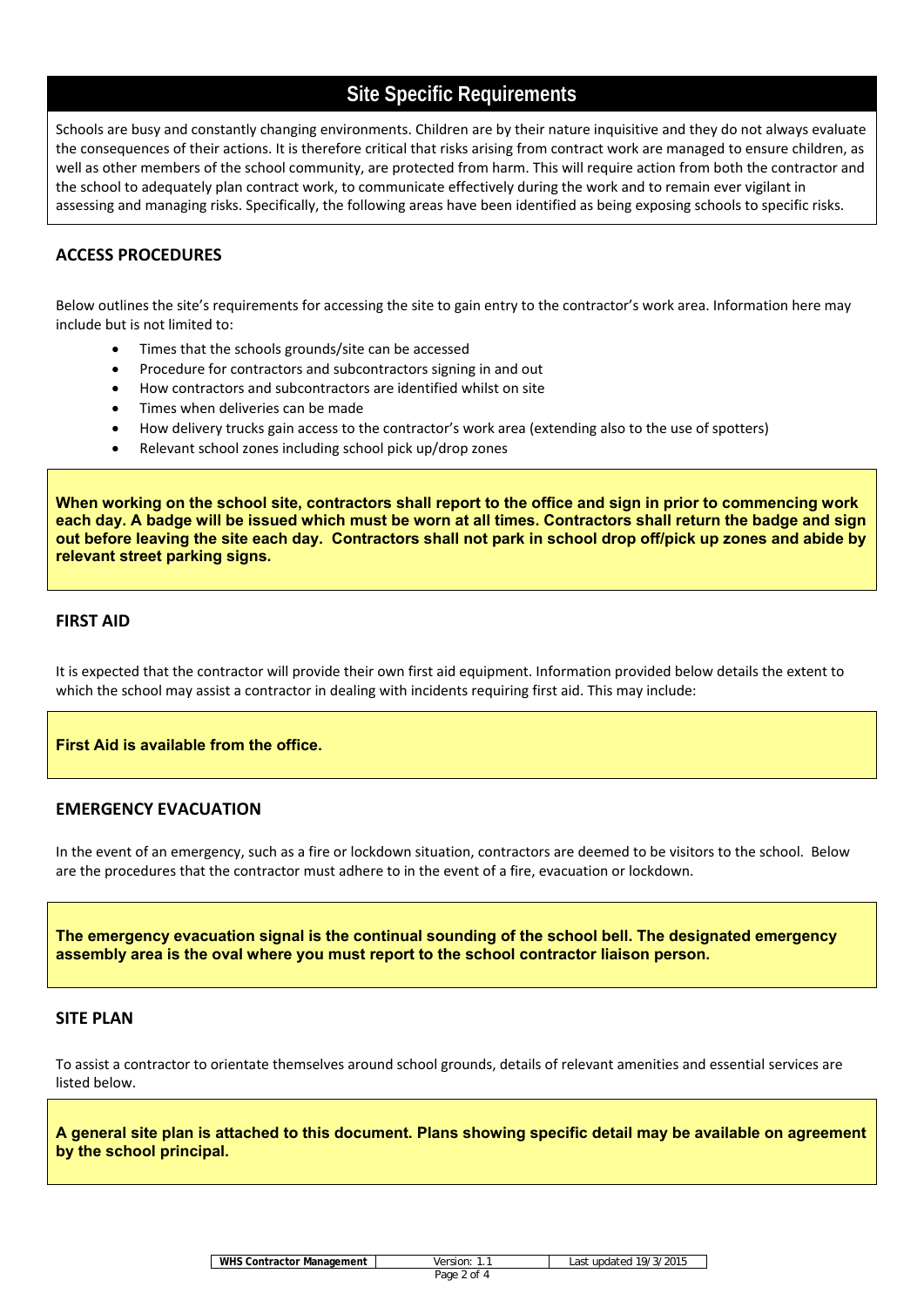# **SMOKING**

Smoking (including tobacco and electronic cigarettes) is banned by legislation on school land and for an additional 5 metres beyond the boundary of school land. This includes all structures in this area such as bus shelters and carparks. Smoking laws relating to school land apply at all times – during and after school hours, on weekends and during school holidays. Land where other educational facilities, instruction or activities occur (eg. sporting fields) is designated as school land. On premises that are not designated as school land, smoking is banned in enclosed areas, within 4 metres of any part of an entrance to a building while general access to the building is available and within 10 metres of any part of children's playground equipment.

**There are no designated smoking areas for contractors. There is no smoking on school land or within a 5 metre boundary of school land. There is no smoking outside of this area within sight of students.** 

## **TOILETS**

Use of student toilets is prohibited. Access to other toilets is subject to the details below.

**Use of student toilets is prohibited. Staff toilets may be used and are located in the staff room.** 

## **WORK‐SITE BOUNDARIES**

All places where contractors perform work are to be delineated by an agreed site boundary. The boundaries shall be constructed according to the circumstances and the nature of work taking place and may include welded mesh fences, barricades, warning signs, locked doors/gates, "witches hats", total enclosure and/or other agreed methods. Such boundaries shall be maintained to the satisfaction of BCE's Contractor Liaison Person.

In defining the work area to be delineated by the site boundary, consideration should be given to access routes, the space required to undertake the work safely and to store materials, minimising disruption to the normal activities, and a buffer zone to ensure the safety of any site staff, students and visitors.

**Provision of site boundary equipment eg. safety fencing, "witches' hats" etc is the responsibility of the contractor** 

## **OTHER**

Other specific site requirements unique to the school are provided below. This may include, but not limited to:

- Asbestos procedures including work area access permits
- Procedure for dealing with disruption to services
- Impact of after hour access by school community groups such as
	- Out of school hours care/vacation care
	- Weekend users of facilities

**Asbestos Register is available at the School Office.**